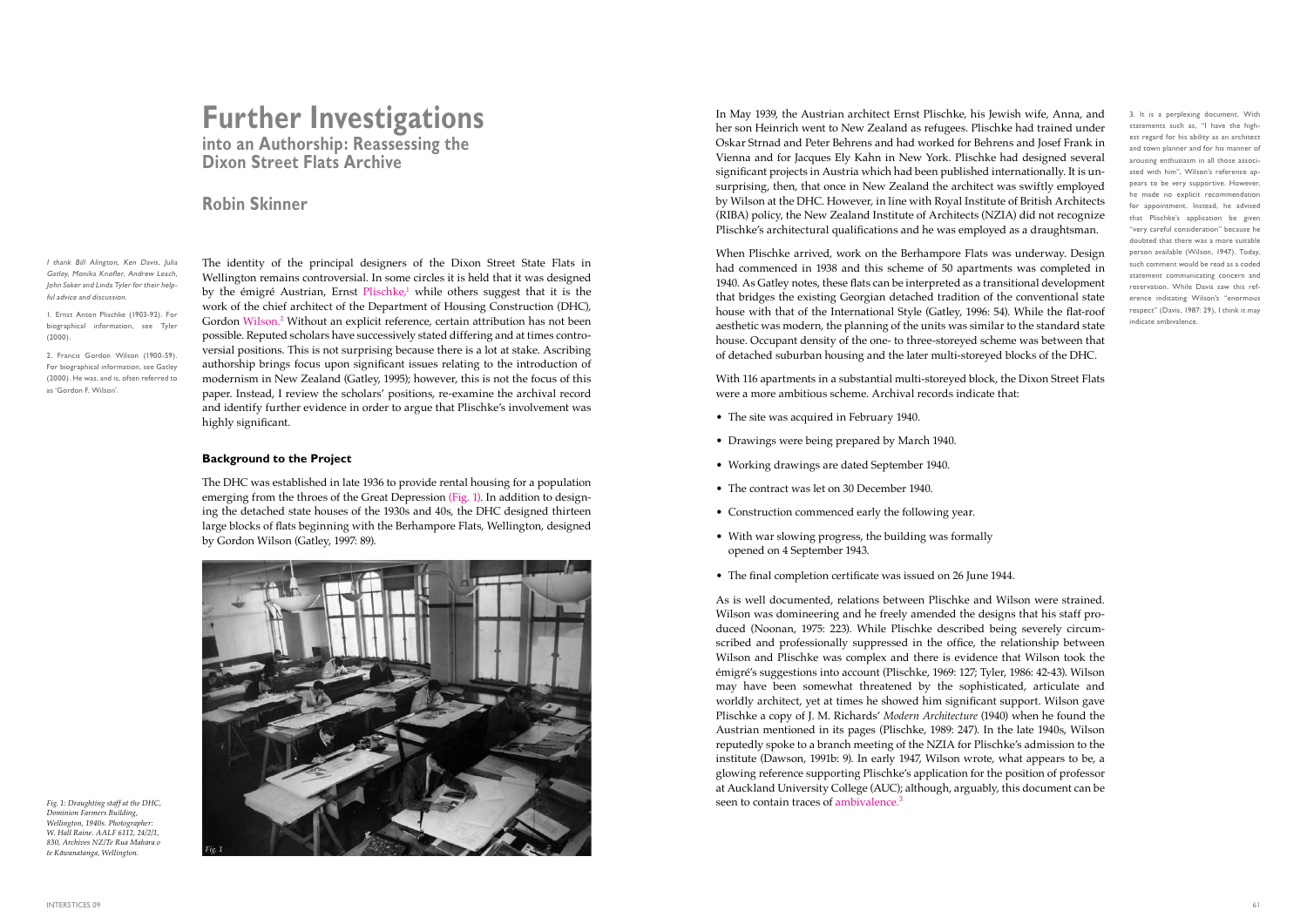But his influence was strong. It is believed that he [Plischke] was the original designer of the Dixon Street Flats, though the final design was not his. (Porter, 1963)

Writing ten years later, John Saker (who had grown up with a copy of *Design and Living* in his family home) also acknowledged the rivalry between Plischke and Wilson. He noted that sometimes Plischke's drawings "would be passed across a dozen other desks and altered at each before being considered complete." He added, "In this way, the design for Wellington's Dixon Street Flats, though basically Ernst Plischke's won a gold medal for Gordon Wilson" (Saker, 1985: 59-60).

In researching her 1986 MA dissertation on Plischke, Linda Tyler interviewed the architect, documenting his account of events. She referred to "Plischke's Dixon Street Flats", stating that it was:

… Plischke's only major Housing Department design to be built largely according to his conception; it was altered only slightly with flowerboxes being provided for each unit, and applied to the front façade of the block in a manner that seems apologetic for the severity of the form. (Tyler, 1986: 49)

She continued, "Dixon Street was a success for Plischke, although he received no credit personally for the design" (Tyler, 1986: 51). She footnoted that "The 'EAP' signature was removed from the designs after submission to the main draughting room. Plischke had copies of the original drawings made which are held in his archive, Vienna" (Tyler, 1986: 52). She accepted this alleged erasure, without considering standard government draughting practice.<sup>6</sup> Title blocks listed the initials of those who produced the working drawing, traced the drawing onto film or linen, added amendments to the sheet at a later date and checked the drawing for errors. It was standard that the principal name would be that of the head of department. If drawings were copied from a preliminary sheet, the subsequent draughtsperson would include their own initials without reference to the author of the earlier study. It seems likely that this is what happened to early studies for the Dixon Street apartment block. In 1991, the architectural historian Peter Shaw repeated Tyler's assertions in his history of New Zealand architecture (Shaw, 1991c: 143).

Plischke did not include the Dixon Street project in his 1969 monograph, although he did in those of 1983 and 1989 (Piechl, 1983: 102; Plischke, 1989: 248-49). In this last work, Plischke commented, "In Dixon Street in Wellington baute mein Department den ersten kontinental-europäischen Block von Wohnungen. (In Dixon Street, Wellington my department built the first continental European block of dwellings)" (Plischke, 1989: 249). This magisterial reference to 'my department' has further fuelled doubts about the soundness of his claim for an involvement in the project.

The 1989 monograph prompted Shaw to write a substantial journal article in 1991, stating that "it was ironical that Plischke's Dixon Street Flats (1943) were to win Gordon Wilson, as head of department, an NZIA Gold Medal and that Plischke's design was further adapted when the Gordon Wilson Flats were built on The Terrace in 1952" (Shaw, 1991a: 64). Several retired architects responded with memories of Plischke and discussed why he was not admitted to the institute, although none commented on the Dixon Street apartment block issue (Dawson, 1991a; Dawson, 1991b; Reynolds, 1991; Wild, 1991).

6. Jim Dawson made this point. See E. V. Dawson (1996).

### **Competing Views on Authorship**

For over 60 years the Dixon Street project has been attributed to Gordon Wilson, to Ernst Plischke or to the DHC architects collectively. One official account from September 1943 records:

The Architects of the Department of Housing Construction made many studies of the problem before the design was finalized. It has been their aim to develop a multi-unit block scheme that would provide the advantages that flat-planning makes possible, without the disadvantages. (DHC, 1943: 37)

Other publications made reference to either "architects", "the Department of Housing Construction", "Gordon Wilson for the New Zealand State Housing Department" or "Gordon F. Wilson, supervising architect" (One Hundred Homes, 1944: 20; Dixon Street Flats, 1943: 20; Archer, 1942: 55; Two Apartment Houses, 1946: 69). When the NZIA honoured the project with their Gold Medal for 1947, they awarded it to "G.F. Wilson as the Architect to Housing Branch (PWD)" (NZIA, 1948b: 12).

After this, Wilson's name was more strongly associated with the project; however, some outside the DHC held that Plischke was the designer. In the mid-1940s, the Under Secretary of the Department of Internal Affairs, Joe Heenan (who held Plischke in great respect), had the impression that the project was the work of the Austrian, although during 1948 he was corrected that it was Wilson's work. Writing to the Timaru architect, Percy Watts Rule, who had been campaigning to have Plischke admitted to the NZIA, Heenan noted this reattribution while stating that the McLean Flats on The Terrace, Wellington, were by Plischke.4 He did not name the source of this new information, although it was obviously one he judged reliable.

Some of Plischke's most fervent advocates were Wellington intellectuals, émigrés and students. In 1950s New Zealand, aesthetic sophisticates were easy to identify: they possessed copies of his 1947 publication, *Design and Living*. It was also eagerly read by young architects, many of whom attended his lectures.<sup>5</sup> An advance excerpt was included in the first and only issue of *Planning: the magazine of the architectural group*, of 1946. Students in particular championed Plischke. They protested at AUC when he was not appointed professor in 1947 (Wild, 1991), and students at Victoria University College (VUC) campaigned to have him design a new student association building (Barrowman, 1999: 312; VUC Minutes, 1947: 121, 165). Many of these people continued to connect Plischke's name with the Dixon Street project.

In 1963, at the time of Plischke's departure for a professorship at the *Akademie der bildenden Künste* in Vienna, Wellington architect George Porter (who had worked with Plischke at the DHC in the mid-1940s) attempted to correct the supposed misperception that the Austrian had designed Dixon Street. He wrote:

Here [in the DHC] he worked under the late Gordon Wilson, a man of strong personality. It was perhaps unfortunate that a clash of personalities and the anonymity one assumes as a public servant caused his work during this period to be absorbed into the general mass of that done by the department.

#### 4. Heenan wrote, "Further to our recent correspondence regarding Plischke, I now find that in one regard I have done friend Wilson of State Housing an injustice. I was under the impression that Plischke had done the design of the Dixon Street Flats for which the Gold Medal was awarded. This is not right. He did the subsequent Terrace Flats [the McLean block], Wilson being a man responsible for Dixon Street" (Heenan, 1948b). Plischke's drawings of an early McLean Flats scheme are held in the Plischke-Archiv, Akademie der bildenden Künste, Vienna.

5. In 1945, 235 people enrolled to hear his ten lectures on Home Design and Decoration at the Wellington WEA (Shearer, 1947).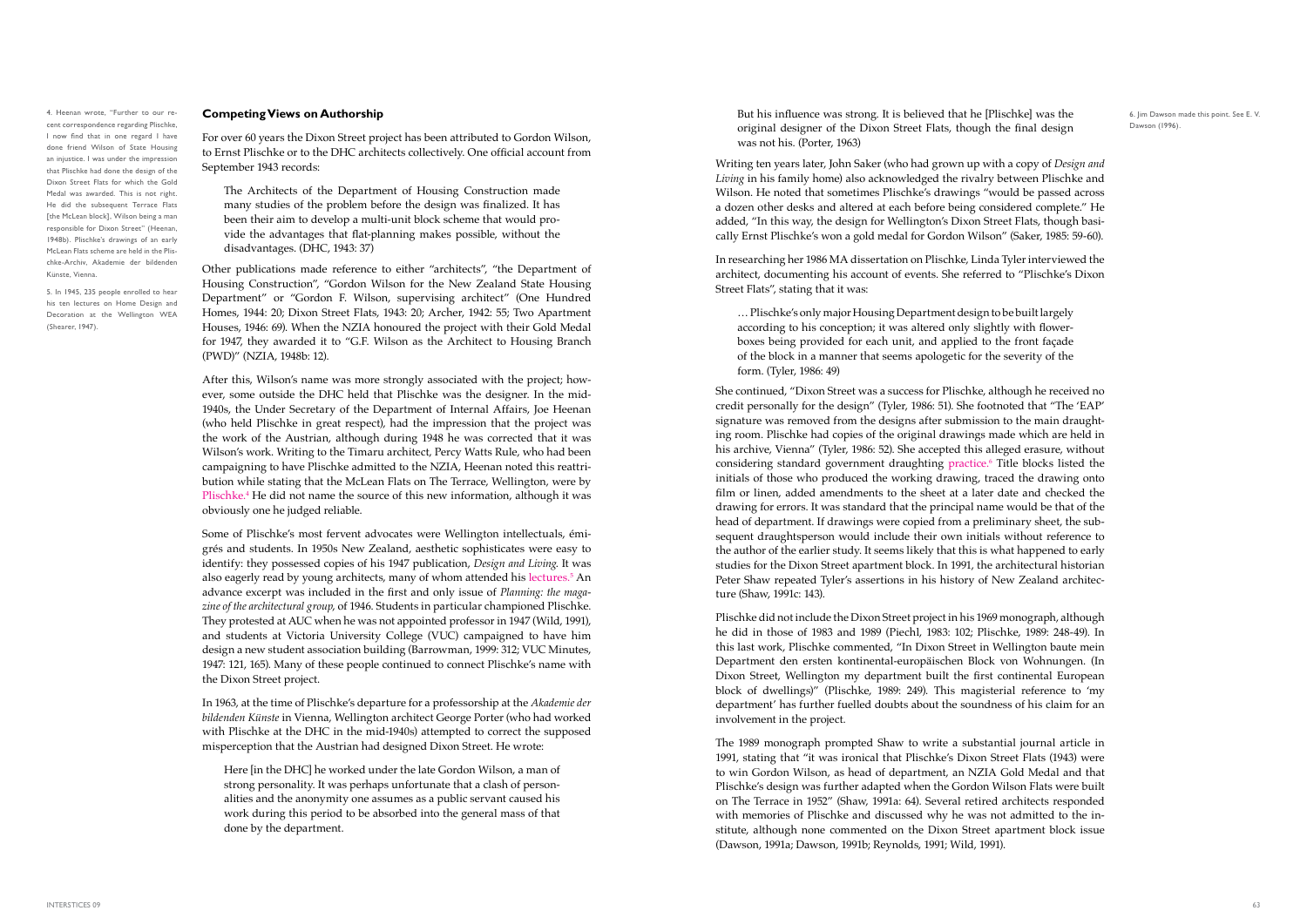Writing on the Dixon Street project in his and Eva Ottillinger's monograph, August Sarnitz acknowledged the uncertainty over the authorship (Sarnitz & Ottillinger, 2004: 143, 148). He remained circumspect, writing that the designer's identity remains unclear, although he ascribed drawings and photographs of the project to "Ernst Plischke in the Department of Housing Construction" (Sarnitz & Ottillinger, 2004: 143-48). When the *Ernst Plischke Architect* exhibition was mounted at the Wellington City Gallery in 2004, locally supplied photographs of the building were shown although no drawings were included.<sup>9</sup>

C; Gatley, 1997: 153-54, 157). Unable to locate his name on any files or in any contemporary publications, she suggested there was no conclusive evidence of his design input. She supported this view citing: architect, Jim Beard, who had heard Wilson claim the building as his own; Ester Einhorn, who was married to an architect employed by the government; and architect, Graham Dawson. Of these sources, only Dawson worked in the DHC office at the time of the design and his recounting of events is therefore crucial.

In the entry Tyler wrote on Plischke for the *Dictionary of New Zealand Biography* and in an essay she wrote to accompany the 2004 exhibition, she made no explicit reference to the Dixon Street project (Tyler, 2000; Tyler, 2004b). However, she discussed the project in another essay that she wrote in the Building Research Association of New Zealand magazine, *Build*. With respect to his involvement in the design of the Dixon Street Flats, she stated that, while working for the government, he spearheaded the design of the government apartment blocks, and she further observed that his influence is evident in the Dixon Street interior and exterior working drawings of September 1940. She discussed his recently published interior perspective of a Dixon Street apartment (Fig. 4) (Sarnitz & Ottillinger, 2004: 144; Tyler, 2004a: 32).

### **Some New Evidence**

In the mid-1990s, as part of research for her MArch dissertation on New Zealand state rental flats between 1935 and 1949, Julia Gatley investigated archival sources to establish Plischke's involvement (Gatley, 1995; Gatley, 1997: 121-2, 159-60). Researching government files and reports, newspapers, journals, architectural drawings and interviews, she could find no clear evidence for Plischke's involvement. She reported that, apart from an exterior perspective shown in Fig. 3 (which she dated at 1942, after the project's design) and some working drawings reproduced in Antony Matthews' sub-thesis (which he also dated at 1942), she found no Dixon Street drawings by Plischke<sup>8</sup> (Matthews, 1986: Appendix

In the early stages of the project, records of the design are limited although it appears that a scheme for the Dixon Street site was publicly displayed at the New Zealand Centennial Exhibition which opened in November 1939. This monolithic slab with a symmetrically stepped parapet line (Fig. 5) appears awkward and ungainly and shows little of the project's later elegance. There appears to be a significant shift from this design to the project that was subsequently constructed. In March 1940, it was reported that drawings were being prepared;

7. The Austrian born Frederick Hugh Newman né Frederick Hugo Neumann (1900-64) also worked at the DHC. For information on Newman, see Leach  $(2003: 8-21)$ 

9. The exhibition was presented by the NZIA and ran from 5 September-28 November 2004. I thank Gregory O'Brien for supplying caption lists from this exhibition.

In his 1987 BArch research report on Gordon Wilson's work (where he sourced drawings, files, articles and interviews), Ken Davis included memories of a former DHC and Ministry of Works architect, Graham Dawson (Fig. 2). Dawson recounted:

So far as I can recall Berhampore, Dixon St. and Grey's Ave were mainly Wilson's. Symonds St was mainly Nieumann<sup>7</sup> (*sic*).... I do not think Plischke was involved much in Greys Av. Flats and I think Dixon St was designed before he joined the team. Plischke (with whom I shared a room in Dominion Farmers Bldg for a year or two) was engaged on new house types, 2 to 6 unit housing, shopping and community centres, site layouts imaginatively aimed at comfortable communities.... (G. F. Dawson, 1987: 3-4) [Dawson's underlining]

Dawson roundly added, "However, in discussions with the team and with Wilson, Plischke's influence must have been considerable." Davis interpreted this account with reservation. Delivering a very sound, thorough analysis of the composition of the Dixon Street complex, he drew a more even-tempered verdict on Plischke's involvement:

Since the working drawings were not completed until September 1940 and Plischke arrived in New Zealand in May 1939 ... it is probable therefore that he had some months to be involved in the sketch design. However the apparent lack of purity, a tendency uncharacteristic of Plischke, suggests the eclectic hand of Wilson.

Given Wilson's propensity to change design at will, it is likely that Plischke did the original design, with alterations made later... (Davis, 1987: 35-36)

8. These working drawings from September 1940 were not drawn by Plischke.



*Fig. 2: Graham Dawson at the DHC, 1940s. Photographer: W. Hall Raine. AALF 6112, 24/2/1/21, 832, Archives NZ/Te Rua Mahara o te Kāwanatanga, Wellington. Fig. 3: E. A. Plischke, Exterior perspective of the Dixon Street apartment block. Plischke-Archiv, Vienna, Nr 30.888.*



*Fig. 4: E. A. Plischke, Interior perspective of a Dixon Street apartment, ca. 1940. Plischke-Archiv, Nr 30.996.*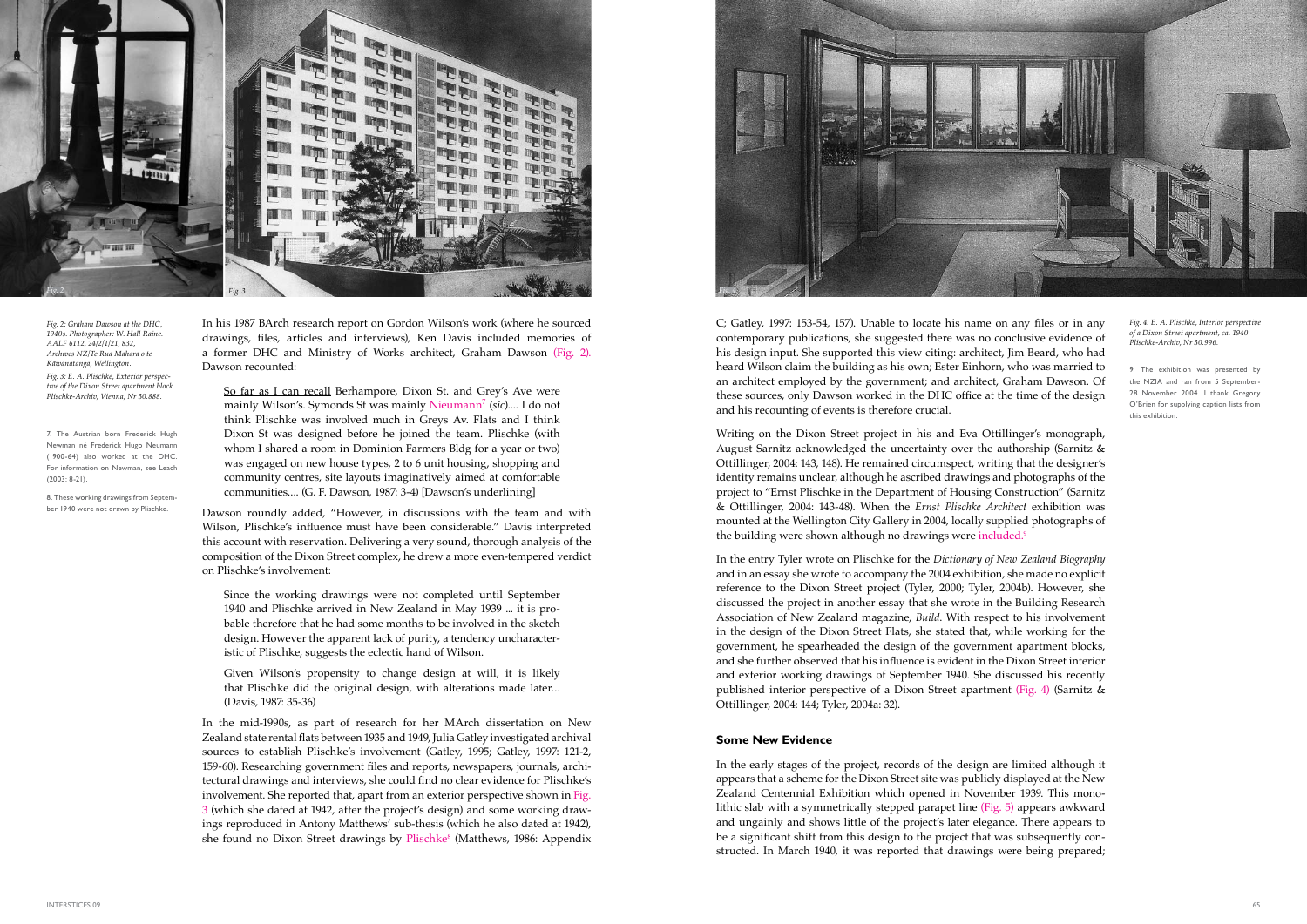Regulating lines superimposed on the principal façade of the Dixon Street block show how similar rectangles may have been used to determine the step-down point in the parapet (Fig. 6). This analysis takes account of the sloping terrain of the site. Plischke also made use of a  $2x1$  proportion system,<sup>18</sup> which determines the parapet drop (Fig. 7). Where the first analysis takes account of terrain, the other takes account of the void above the southern lower section. Both establish the consistent step-down point that acts as a fulcrum about which the proportional blocks, discernible within the building's elevation, maintain equilibrium.

Plischke certainly worked on the project to some extent. Sometime in 1940, prior to the preparation of the working drawings, he produced the previously mentioned exterior perspective (Fig. 3). Although Plischke dated this project at 1942 (Piechl, 1983: 102; Plischke, 1989: 248), a Wellington newspaper published the image as "the architect's perspective" in October 1940 (Block of Flats, 1940: 9, 12).12 Comparison of this perspective with the working drawings of September 1940, and with Plischke's account of events, helps in tracing the project's development. After the Centennial Exhibition model there must have been a monolithic scheme without balconies. The working drawings include two amendments to the scheme shown in the 1940 perspective which are reminiscent of the detailing on the Berhampore Flats: the small rectangular balconies on the south façade were reshaped to a semi-circular plan and the building's south-west corner appears right-angled in the perspective but was later curved. Although it is not certain, the entrance canopy also looks to be more rectilinear than that constructed.<sup>13</sup>

Plischke appears to have used a combination of regulating lines and squares in other projects. For example, his elevation of the employment centre at Liesing (1930-31) reveals a set of similar proportional relationships that determine the composition of the façade (Fig. 8). He drew the parallel diagonals to emphasize and to communicate these relationships, noting that "The proportions of the elevation are controlled by a common diagonal" (Plischke, 1969: 12). The elevation outline corresponds to a 4x1 rectangle. Analysis of the plan further indicates that he used a system of regulating lines and squares to determine some of the spatial arrangement (Fig. 9). Similar proportional systems are also found in Plischke's other work, including the Henderson House at Alexandra in the South Island (1950) (Figs. 10 and 11).

Analysis of other DHC apartment blocks reveals that the facades of the Greys Avenue Flats were also determined by systems of regulating lines and squares (Fig. 12).<sup>19</sup> The working drawings were mostly produced by the recent graduate George Porter in August-September 1944, while the concept drawings date from 1941 (Gatley, 1997: 213). There are differences of opinion about who designed the block in the initial stages.20 The other large government apartment blocks do not show regulating lines. I have not found them with the Berhampore, McLean or Hansen Street Flats, or with F. H. Newman's Symonds Street block.<sup>21</sup> While these analyses do not decisively identify Plischke as the designer, they support the 19. I thank Andrew Leach for suggesting this line of enquiry. This finding may not suggest that Plischke necessarily worked on the Greys Avenue Flats, but rather that the Dixon Street design strategy had impacted upon the Auckland project.



Davis appears to infer that the use of regulating lines on the east elevation of Dixon Street indicated Gordon Wilson's concern for the composition and proportion of the elevation. I have found little evidence of this proportion system in Wilson's other work at Berhampore and in his own house in Karori (1940).<sup>16</sup> This system is in obvious accord with Le Corbusier's 'tracés régulateurs' presented in the fourth chapter of *Vers une Architecture* (1923). In 1984, Plischke told Tyler of the book's momentous impact on his work (Sarnitz & Ottillinger, 2004: 258).<sup>17</sup>

however, none of these remains. The file record is not helpful. Because the first three parts have not survived, the extant record begins at June 1944 with the project completion certificate.<sup>10</sup> Comparison with other DHC flat files suggests that if the earlier Dixon Street files had survived, it is unlikely that they would *Fig. 5* record the early sketch design phases of the project.<sup>11</sup> *Kāwanatanga, Wellington.* 16. I have found a somewhat inconclusive

> When Plischke returned to Vienna in 1963, he took a print of the perspective, signing it in ink.<sup>14</sup> Coupled with his drawing of an apartment interior (Fig. 4), it seems likely that these were the drawings that he copied after his name was removed. The other Dixon Street drawings in the Plischke-Archiv are two working drawings of plans and sections of the entrance foyer, although neither bears his initials. That he retained them may indicate his involvement with this part of the project.15 Further research may be fruitful.

### **Regulating Lines**

In his research report on Gordon Wilson, Ken Davis annotated the block's elevation with some 'regulating lines' showing how the composition can be interpreted as a system of proportional rectangles (Davis, 1987: 117; Davis, 2008).

10. 'Dixon Street Flats', HD W1353 124/10/2 Pt 4, Archives NZ, Wellington.

11. Cf. 'McLean Block Flats', HD W1353 10/426/1, Archives NZ, Wellington. The SAC file 35/152/3 pt 1 begins with a memo of tender prices dated 20 December 1940.

12. Plischke's perspective was also published in the Architectural Review article of 1942 (Archer, 1942: 55).

13. The constructed curved entrance steps also seem inconsistent with the aesthetic spirit of the perspective.

14. The print also includes some vegetation, drawn onto it in pencil. It is signed at the lower right although this signature is not reproduced in publications (Knofler, 2008b).

15. These are working drawings dated September 1940, drawn by RAB (Bob Barton) and checked GFW (Gordon Wilson) (Knofler, 2008a).

*Fig. 5: Dixon Street apartment model displayed at the New Zealand Centennial Exhibition 1939-1940. Photographer: W. Hall Raine. AALF 6112, 24/3, 984, Archives NZ/Te Rua Mahara o te* 

regulating line relationship between the living room and the meals area in Wilson's own Karori house plan (Designed to Catch the Sun, 1943). Wilson's later extension for the house does not show this kind of relationship at all (Family House, 1951).

17. On Plischke and Le Corbusier, see Sarnitz & Ottillinger (2004: 47-49).

18. According to Bill Alington, Frederick Newman also worked on a system of double squares (Alington, 2008). Josef Frank also used this system.

20. Dawson told Davis that they were mostly by Wilson (G. F. Dawson, 1987; 3). He told me that they were by Wilson and himself "to an extent". (G. F. Dawson, 1994a). Frederick (Fritz) Farrar could have been involved as well.

21. In a paper discussing, amongst other things, scale, rhythm and proportion, Newman mentioned the golden section but made no reference to regulating lines (1952: 72-73).

*Fig. 6: Regulating lines superimposed on the east elevation of the Dixon Street Flats. Gatley, 1997: 153; regulating lines added by Robin Skinner.*

*Fig. 7: A 2x1 proportion system also determines the parapet drop. Gatley, 1997: 153; squares added by Robin Skinner.* 

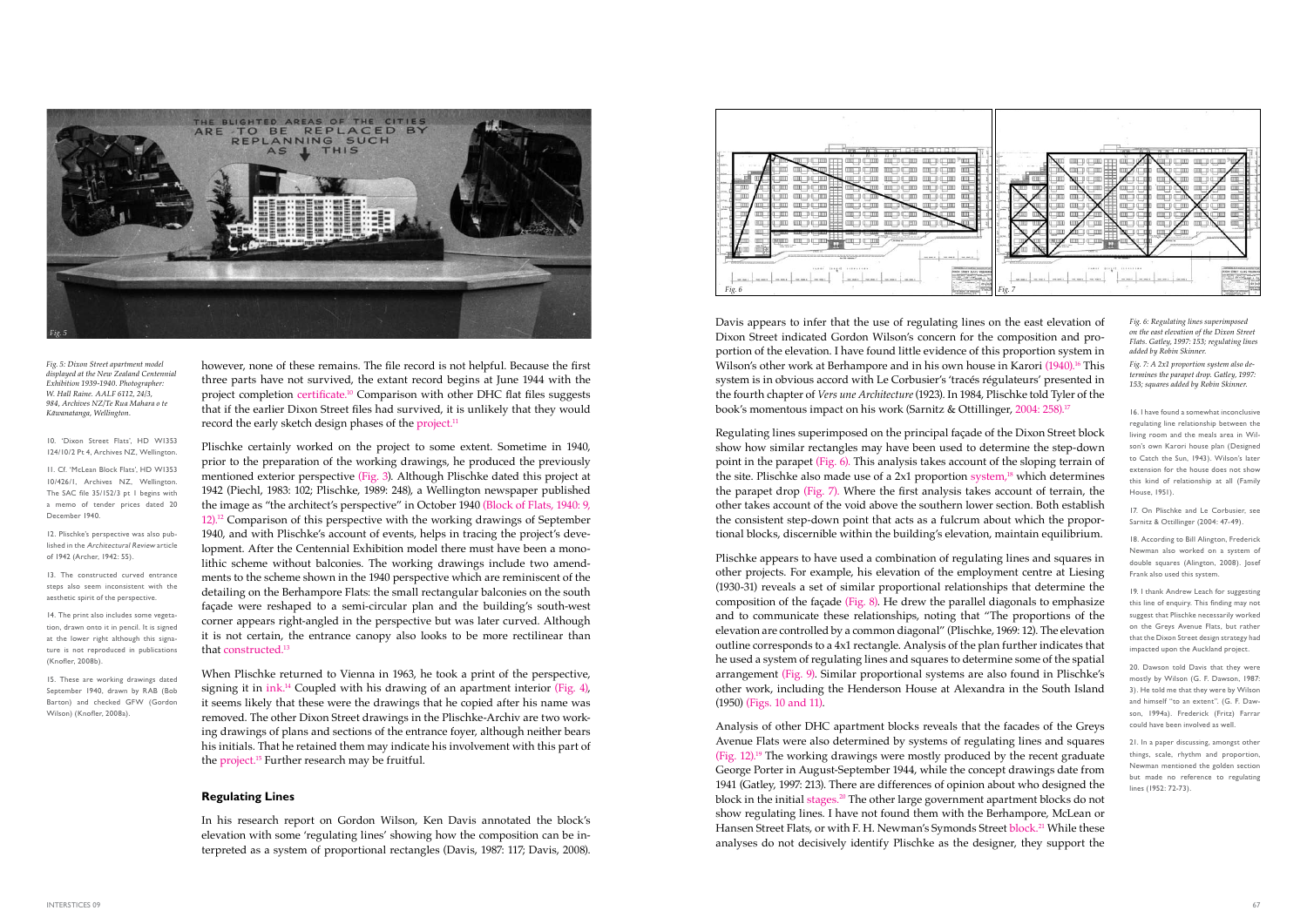Minutes from meetings of the NZIA Executive include several discussions specifically relating to the possibility of Plischke's admission to the institute in the 1940s. As noted earlier, in the late 1940s Percy Watts Rule lobbied for Plischke's admission to the institute "on account of his high qualifications" (NZIA Minutes, 17 Dec. 1947).<sup>22</sup> The matter was turned over to the next Annual Meeting where it was moved that the nominee be advised to apply by the usual channels (NZIA, 1948a).<sup>23</sup> After that meeting, when Watts Rule wrote asking what steps should be taken to have Plischke admitted, he was instructed to apply in the usual way, citing the appropriate section of the institute's regulations (NZIA Minutes, 30 Jun. 1948). Watts Rule also wrote to Heenan asking him to exert his influence in Wellington (Rule, 1948). Heenan replied that the Prime Minister, Peter Fraser, was much taken aback that the institute insisted on Plischke sitting an examination (Heenan, 1948a). In reality, the institute could have admitted Plischke under a little-used regulation that awarded membership to a person who had "in the opinion of the [institute's] Council attained great eminence in the profession of architecture" (NZIA Act, 1913: Sec 8.1.i). Inline with the RIBA lead, the Executive resisted doing so.<sup>24</sup>

of work, together with certificates and their respective syllabi. They added that complete exemption from all examinations had not been granted on the strength of a foreign diploma or certificate (NZIA Minutes, 17 Oct. 1946). In early 1947, the NZIA Education Committee passed a resolution that refugee architects should sit all papers in the institute's special examination (NZIA Minutes, 29 Jan. 1947).

The institute hierarchy also considered other issues relating to Plischke. In February 1947, the Council discussed the professorial position at AUC which Plischke was applying for, although the nature of their discussion can only be speculated upon. The garbled minutes record:

22. The grounds for admission were recorded in the written minutes as "by virtue of a nominee holding a foreign diploma" (NZIA, 1948a). The matter was not reported in the written minutes (NZIA, 1948b).

23. Ironically this was the meeting where Wilson was awarded the institute's Gold Medal.

claim that he exerted significant involvement or influence in the Dixon Street and Greys Avenue scheme designs. This accords with Davis' earlier-stated verdict on Plischke's contribution to the Dixon Street design.

#### **Plischke and the NZIA**

Plischke's difficult relationship with the NZIA is also relevant in interpreting the various comments made by Graham Dawson. As is widely known, Plischke never joined the NZIA because he would not condescend to sit an examination that he deemed inferior to those he had sat in Austria. In 1939, the issue of refugee architects was discussed by the institute's Executive with the decision reached that only people who would qualify for membership of the RIBA could qualify in New Zealand (NZIA Minutes, 5 Jul. 1939). A year later, it was moved that refugee architects could not sit the institute's special examination until they became naturalized British citizens (NZIA Minutes, 6 Nov. 1940). In response to a request for clarification, the RIBA informed the NZIA that they did not recognize foreign certificates and instead asked that candidates provide evidence

*Fig. 12: The Greys Avenue Flats elevations appear to be determined by regulating lines and a 2x1 proportional geometry. Gatley, 1997: 214; regulating lines added by Robin Skinner.*



*Fig. 8: Labour Exchange, Liesing* 

*(1930-31). Plischke-Archiv, Nr 30.419. Fig. 9: Regulating lines and square geometries determine the planning of the Labour Exchange. Plischke, 1969: 71; regulating lines added by Robin Skinner. Figs. 10 and 11: Henderson House, Alexandra (1950). Plischke, 1969: 154; regulating lines added by Robin Skinner.*



24. On Plischke and NZIA membership, see E. V. Dawson (1996).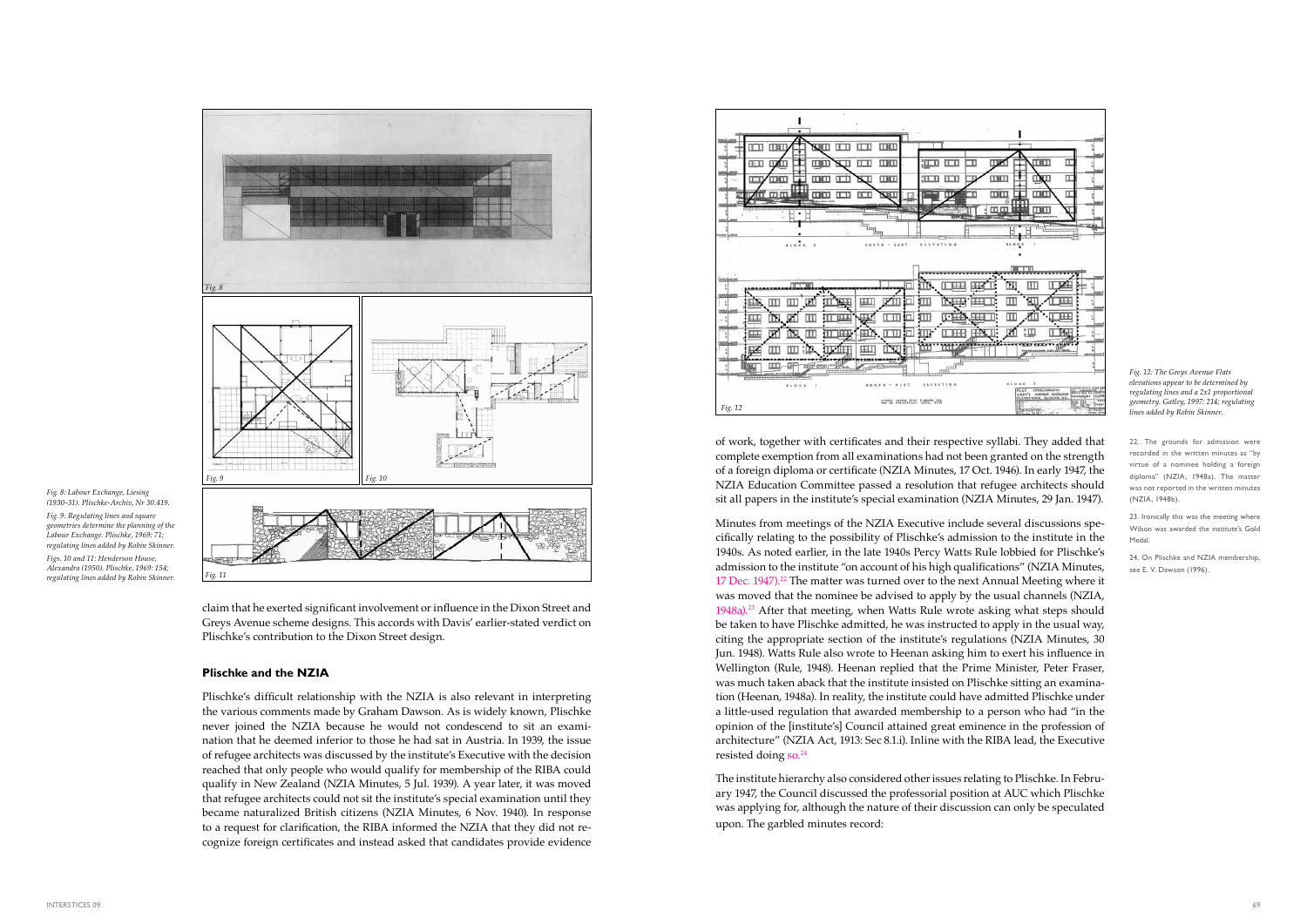is no indication in the minutes if they voted for or against Plischke. In later life, Dawson described Plischke as "a sensitive soul" and downplayed his involvement with the flats (G. F. Dawson, 1987; G. F. Dawson, 1994b).<sup>27</sup> My impression is that Plischke and Dawson's relationship was complex and problematic, and that this must be taken into account when considering his recollections.<sup>28</sup> To my knowledge this has not been explicitly identified by any earlier writer.

In conclusion, in this survey of the archival record, new evidence has been presented that supports the claim that Plischke had a significant involvement with the design of the Dixon Street block. The design process took a noticeable shift about the time that he joined the office and, significantly, the final project exhibits some of the particular compositional strategies that he rigorously employed in his other work. Rather than being taken as a snapshot of the final design, his exterior perspective has been re-dated from 1942 to 1940 and identified as a key document that helps trace the development of the project. Furthermore, I have presented evidence that complicates our understanding of his contemporaries' recollections, which has hitherto not been considered.

Plischke's part in the design of the Dixon Street Flats did not make the official record. While his early input is clearly discernible, from the working drawings onwards he appears to have been kept off the job. He was assigned no task where his name would be explicitly recorded. Given that Plischke's influence was fundamental, this absence becomes especially intriguing. Rather than interpret this as a sign of detachment, it may indicate that his participation was crucial. Acknowledgement of even a minor contribution by Plischke would have left a discernible trace of his input, which could have challenged the formally assigned authorship to the chief architect. This may be why his name was not recorded in the official record.

#### **References**

Alington, W. H. (2008). Pers. comm. to R. Skinner (March 9).

Archer, H. C. (1942). New Zealand Architecture. *Architectural Review*, *91*(March), 52-58.

Barrowman, R. (1999). *Victoria University of Wellington, 1899-1999: A History*. Wellington: Victoria University Press.

Block of Flats: State Housing Project in Dixon Street: Details Announced (1940, October 12). *Dominion*, p. 9, 12.

Davis, K. J. (1987) *A Liberal Turn of Mind: The Architectural Work of F. Gordon Wilson, 1936-1959: A Cultural Analysis.* Unpublished BArch research report, Victoria University of Wellington.

Davis, K. J. (2008). Pers. comm. to R. Skinner (March 9).

Dawson, E. V. (1991a). Letters: Plischke PR. *Architecture New Zealand,* (July-August), 5.

Dawson, E. V. (1991b). Letters: Plischke Recalled. *Architecture New Zealand,* (March-April), 9.

Dawson, E. V. (1996). Pers. comm. to J. Gatley (February 24), as cited in Gatley, 1997: 151-52. Dawson, G. F. (1987). Letter to K. Davis (July 13), as cited in Davis, 1987: Appendix.

Dawson, G. F. (1994a). Pers. comm. to R. Skinner (October 4).

Dawson, G. F. (1994b). Pers. comm. to J. Gatley (December 10), as cited in Gatley 1997: 122.

Department of Housing Construction (1943). *General Report on State Housing in New Zealand*. Wellington: Government Printer.

Mr Dawson mentioned the appointment of a Professor of Design to the Auckland University College. Mr Massey said that when the Institute had a member on the Faculty of Architecture he would be in touch with the School of Architecture and he would be able to submit to the Education Committee similar suggestions. The Institute could only advise the University on appointments. (NZIA, 1947: 51)

26. Heenan informed Plischke of Watts Rule's "battling" at the 1948 AGM in Dunedin, for which Wilson wrote that Plischke was "deeply grateful" (Heenan, 1948b).

27. I telephoned Dawson once in 1994, principally to discuss the work of the Auckland City Council architect, T. K. Donner. Our conversation continued for some time. My notes indicate that he described Plischke as a "sensitive soul" and when I asked about the Dixon Street block, he said "Plischke worked on for a …", before breaking off in mid-sentence (G. F. Dawson, 1994a).

Later in 1948, possibly referring to Plischke's earlier work in the government service, the Canterbury Branch of the NZIA wrote complaining that community centres, which were being developed as war memorials, were being designed by unqualified men (NZIA Minutes, 25 Aug. 1948). The Executive responded, quoting a ministerial circular that indicated that these plans were merely for guidance and information, and that local councils should "engage experts" themselves (NZIA Minutes, 8 Sep. 1948) [their underlining]. This may partly explain why none of Plischke's community centres was built.

In 1949, when Plischke was asked to design a writing desk as the wedding present from the people of New Zealand for Princess Elizabeth and Prince Phillip, the Executive complained to the Prime Minister that "it was regrettable that the Government entrusted the designing of such a token of loyalty to one who was not a natural born New Zealander of British origin" (NZIA Minutes, 6 Apr. 1949). The Prime Minister responded that the designer was a New Zealand citizen at the time of appointment (NZIA Minutes, 13 Jul. 1949).

That same year, following the earlier lobbying by the VUC students to have Plischke design their (now stalled) student union, the institute's Executive expressed concern to the college Registrar that an unregistered architect was being considered for the project, provoking doubts over the availability of government building subsidy, should he be appointed (NZIA Minutes, 29 Jun. 1949; VUC Minutes, 1949: 127, 1950: 90, 1952: 160). This alert was spurious, because in 1947 Plischke had left government service and gone into partnership with registered architect, Cedric Firth. In 1953, upon the advice of the retired Government Architect, R.A. Patterson, $25$  the job was awarded to Structon Group Architects (Barrowman, 1999: 312).

It is not known if Plischke was aware of all of the NZIA discussions, although he almost certainly would have understood the institute's culture.<sup>26</sup> While the position regarding the wedding present was obviously xenophobic and was possibly personally motivated, the principal issue could have been easily resolved: if Plischke had sat the NZIA's special examination or the RIBA's examination, he would not have had such a troubled relationship with the institute. Other émigrés such as Porsolt and Newman sat examinations and worked as officially recognized architects. Plischke's pride did not help in these matters. As far as the institute members were concerned, they were simply upholding their rules. Here it is pertinent to recall that, in response to Shaw's 1991 article, retired architect Ian Reynolds wrote, "Smug and self-satisfied the local community might have appeared to be, but it was much too innocent to be devious" (Reynolds, 1991).

The Executive of the NZIA had about eight members. At most of its meetings of the late 1940s and at the Annual Meeting of 1948, Graham Dawson and L. E. Brooker (who was the chief architect at the State Advances Corporation – the government department that administered state housing) were present. There

25. In 1952, Gordon Wilson succeeded Patterson as Government Architect in the Ministry of Works.

> 28. In 1968, when the Wellington Branch of the NZIA learnt that Plischke, by then resident in Vienna, was visiting New Zealand the following year, they recommended unanimously that he should be made an Honorary Fellow of the Institute. As NZIA President, Graham Dawson hosted a luncheon in the Austrian's honour (NZIA, 1968).